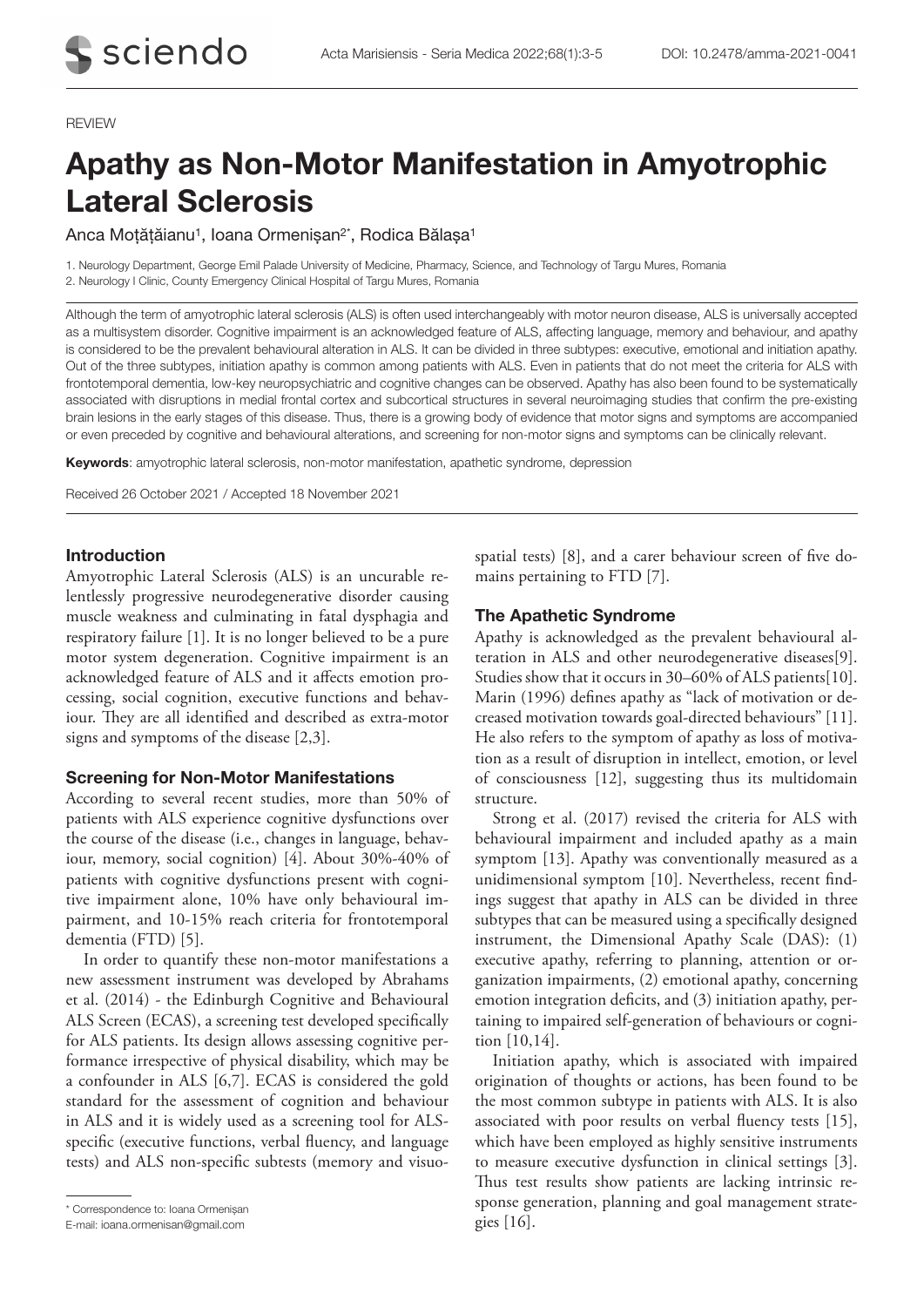Apathy has been found to be systematically associated with disruptions in medial frontal cortex and subcortical structures in several neuroimaging studies [17]. Femiano et al. (2018) aimed to prove a potential association between brain microstructural damage and apathy in the early stages of ALS. They used diffusion tensor imaging (DTI), which is able to investigate white matter integrity, and King's clinical staging system, a validated staging system for ALS. Their findings revealed that, in early stages of disease, ALS patients without cognitive or behaviour dysfunctions may present with microstructural changes in motor and respectively, extra-motor white matter tracts, namely corticospinal tracts, midbody of corpus callosum and bilateral anterior cingulate bundles [9].

Woolley et al. (2011) aimed to determine whether apathy in ALS relates to structural changes associated with the degenerative process, also using DTI with fractional anisotropy. Their results are consistent with the previous study, confirming that there are neuroanatomical grounds for apathy in non-demented ALS patients [18]. The anterior cingulum is known to be involved in both the regulation of goal-directed and socioemotional behaviours and inhibitory control, explaining thus the strong association between the altered anterior cingulum bundle and apathy in ALS [9,19].

The inferior parietal lobule is another region believed to be involved in movement intention and movement perception, and thus disruptions in this area may be related to the occurrence of apathy [20]. Tumati et al. (2018) concluded that altered neural input from this region may affect intentional goal-directed actions. Patients find it difficult to initiate behaviour and they need instructions to perform regular or habitual actions [21].

# Apathy and Depression

Depression is considered to be a marker of global neurodegeneration, albeit a nonspecific one [22]. Nevertheless, depression in patients with ALS may be an underdiagnosed comorbidity, mainly because clinical signs of cognitive impairment may confound depressive symptoms [23,24].

Caga et al. (2016) examined the relationship between apathy levels, mortality and survival time. They also assessed the link between specific symptom clusters of depression and apathy. Depression symptoms were categorised as follows: depression with demoralization and depression with anhedonia. Their results showed there was no significant association between the level of apathy and depression with demoralization (feelings of worthlessness and hopelessness). In contrast, depression with anhedonia (loss of interest or pleasure) was more frequent in patients with mild and moderate to severe apathy [25].

Differentiating between apathy and anhedonia is challenging. Abnormalities in the anterior cingulate circuits are thought to be implicated in the pathophysiology of both apathy and depression [25]. Another study identifies the ventromedial sectors of the prefrontal cortex as the neural

pathways underlying depression [26], nevertheless lesions in the dorsolateral sector of the prefrontal cortex remain a common structural marker for both apathy and depression [25].

# Apathy as a Premorbid Condition

As mentioned before, recent findings suggest that patients with ALS, who do not make up for the 10 to 15% diagnosed with FTD, also present with low-key neuropsychiatric and cognitive changes [27], apathy being most often reported. Mioshi et al. (2014) study results confirm the hypothesis that neuropsychiatric symptoms precede classic motor features of ALS [27]. In another study, they also prove that significant cortical atrophy is present in patients with ALS and neuropsychiatric symptoms. However, this cortical alteration lacks in those who only exhibit motor symptoms [28]. Their results support the conclusions of the abovementioned studies of Femiano and Woolley that confirm the pre-existing brain lesions correlated with apathy in the early stages of the disease.

Interestingly enough, in the ALS context, apathy used to be consistently misread as patients being unusually compliant [6]. Mehl et al. (2017) surveyed the physicians' assessment of the personality structure of their ALS patients. The authors' endeavour was motivated by several studies and reviews on ALS where physicians described patients as "genuinely pleasant", "pleasant and warm", or "unusually stoic". They used a multidimensional personality questionnaire (the shortened version of the "NEO Five-Factor Inventory"), and they concluded that helpfulness and compliance seem to be prevalent in ALS patients' perceived behaviour [29].

Grossman et. al. (2006) conducted a caregiver-based study where ALS patients were rated a lower score on "openness" as a premorbid personality trait compared to patients with other chronic medical conditions (lung cancer, multiple sclerosis or brain glioma). Openness describes individuals with conventional values, who would follow the advice of their physicians and comply with medical treatment. Their results suggest that there may be premorbid personality features that are common among patients with ALS [30].

# **Conclusions**

Although the term of amyotrophic lateral sclerosis is often used interchangeably with motor neuron disease, ALS is universally accepted as a multisystem disorder. There is a growing body of evidence that motor signs and symptoms are accompanied or even preceded by cognitive and behavioural changes. Notwithstanding the inexorable progress and fatal outcome of ALS, screening for non-motor signs and symptoms can be clinically relevant, allowing optimal clinical approach and treatment tailored to the needs of each patient.

Given the impact of being diagnosed with an incurable disease, is there a chance that behavioural alterations be